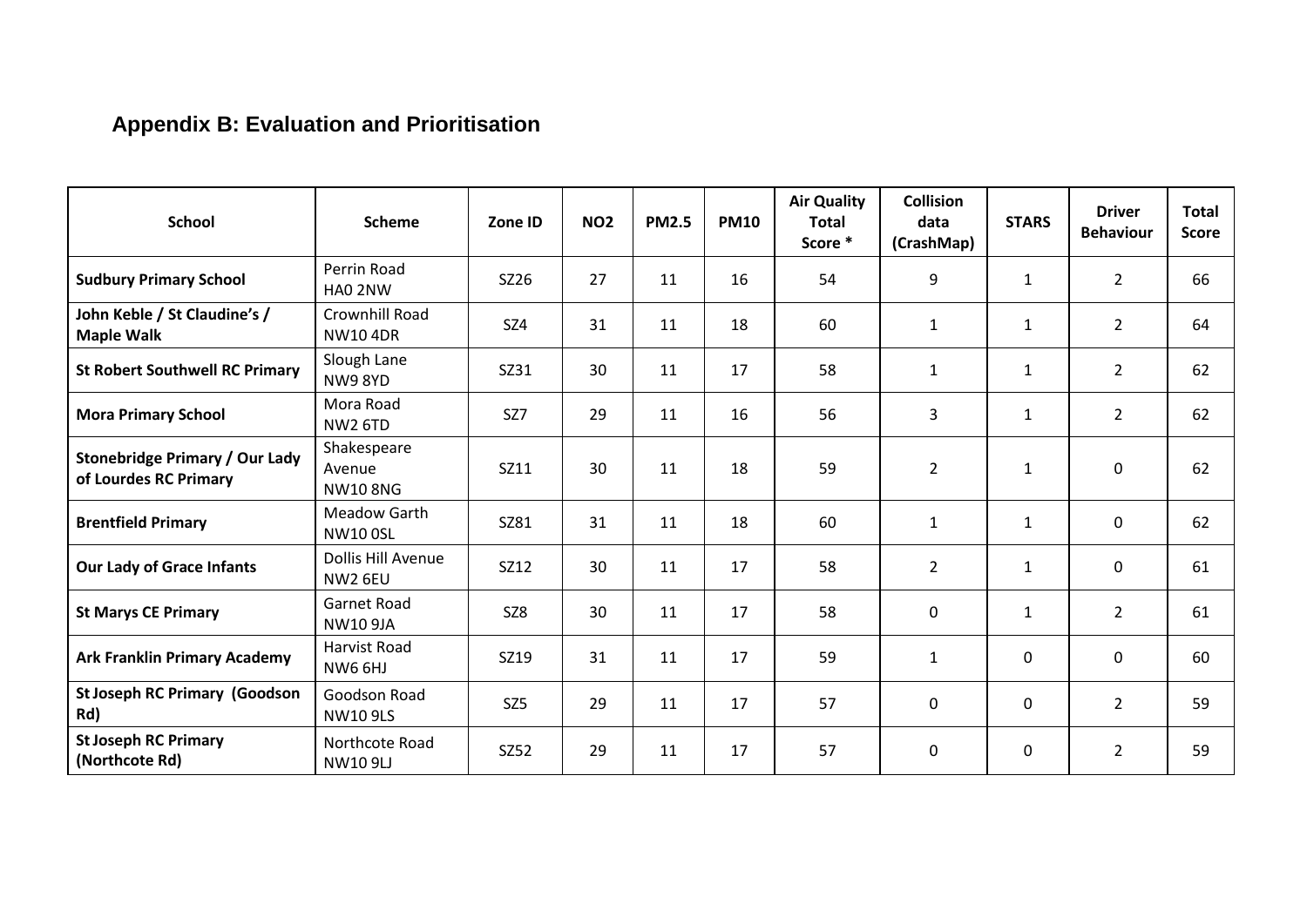| <b>School</b>                                                      | <b>Scheme</b>                              | Zone ID         | <b>NO2</b> | <b>PM2.5</b> | <b>PM10</b> | <b>Air Quality</b><br><b>Total</b><br>Score * | Collision<br>data<br>(CrashMap) | <b>STARS</b> | <b>Driver</b><br><b>Behaviour</b> | <b>Total</b><br><b>Score</b> |
|--------------------------------------------------------------------|--------------------------------------------|-----------------|------------|--------------|-------------|-----------------------------------------------|---------------------------------|--------------|-----------------------------------|------------------------------|
| <b>Princess Frederica</b>                                          | College Road<br><b>NW10 5TP</b>            | SZ18            | 30         | 11           | 17          | 58                                            | $\mathbf{1}$                    | $\mathbf 0$  | $\mathbf 0$                       | 59                           |
| <b>Christchurch Primary</b>                                        | <b>Clarence Road</b><br><b>NW6 7TE</b>     | SZ10            | 31         | 11           | 17          | 59                                            | 0                               | $\mathbf 0$  | 0                                 | 59                           |
| <b>St Joseph Infants &amp; Juniors</b>                             | <b>Waverley Avenue</b><br>HA9 6TA          | SZ14            | 28         | 11           | 17          | 56                                            | $\mathbf{1}$                    | $\mathbf{1}$ | 0                                 | 58                           |
| <b>Leopold Primary School</b>                                      | Hawkshead Road<br><b>NW10 9UR</b>          | SZ51            | 29         | 11           | 17          | 57                                            | $\mathbf 0$                     | $\mathbf{1}$ | 0                                 | 58                           |
| <b>Northview Junior &amp; Infant</b><br><b>School</b>              | Northview<br>Crescent, NW10<br>1RD         | SZ17            | 30         | 11           | 17          | 58                                            | $\mathbf 0$                     | $\mathbf 0$  | 0                                 | 58                           |
| <b>Convent of Jesus &amp; Mary Infants</b><br><b>School</b>        | Park Avenue<br><b>NW2 5AN</b>              | SZ16            | 29         | 11           | 17          | 57                                            | $\mathbf 0$                     | $\mathbf{1}$ | 0                                 | 58                           |
| <b>Oakington Manor Primary</b><br><b>School</b>                    | Oakington Manor<br><b>Drive</b><br>HA9 6NF | SZ27            | 28         | 11           | 18          | 57                                            | $\mathbf 0$                     | $\mathbf 0$  | 0                                 | 57                           |
| <b>Elsley Primary School</b>                                       | <b>Tokyngton Avenue</b><br>HA9 6HT         | SZ3             | 28         | 11           | 17          | 56                                            | $\mathbf 0$                     | $\mathbf{1}$ | $\mathbf 0$                       | 57                           |
| <b>Kingsbury Green Primary School</b>                              | Old Kenton Lane<br>NW9 9ND                 | SZ23            | 27         | 10           | 16          | 53                                            | $\mathbf{1}$                    | $\mathbf 0$  | $\overline{2}$                    | 56                           |
| <b>Uxendon Manor Primary &amp;</b><br><b>Claremont High School</b> | Falcon Way<br>HA3 0TW                      | SZ25            | 25         | 10           | 16          | 51                                            | $\mathbf{1}$                    | $\mathbf{1}$ | $\overline{2}$                    | 55                           |
| <b>Preston Park Primary School</b>                                 | College Road<br>HA9 8RJ                    | SZ <sub>6</sub> | 26         | 10           | 16          | 52                                            | $\mathbf 0$                     | $\mathbf{1}$ | $\overline{2}$                    | 55                           |
| <b>Mount Stewart Infant &amp; Junior</b><br>school                 | Carlisle Gardens<br>HA3 OJX                | SZ24            | 25         | 10           | 15          | 50                                            | $\mathbf{1}$                    | 0            | 0                                 | 51                           |